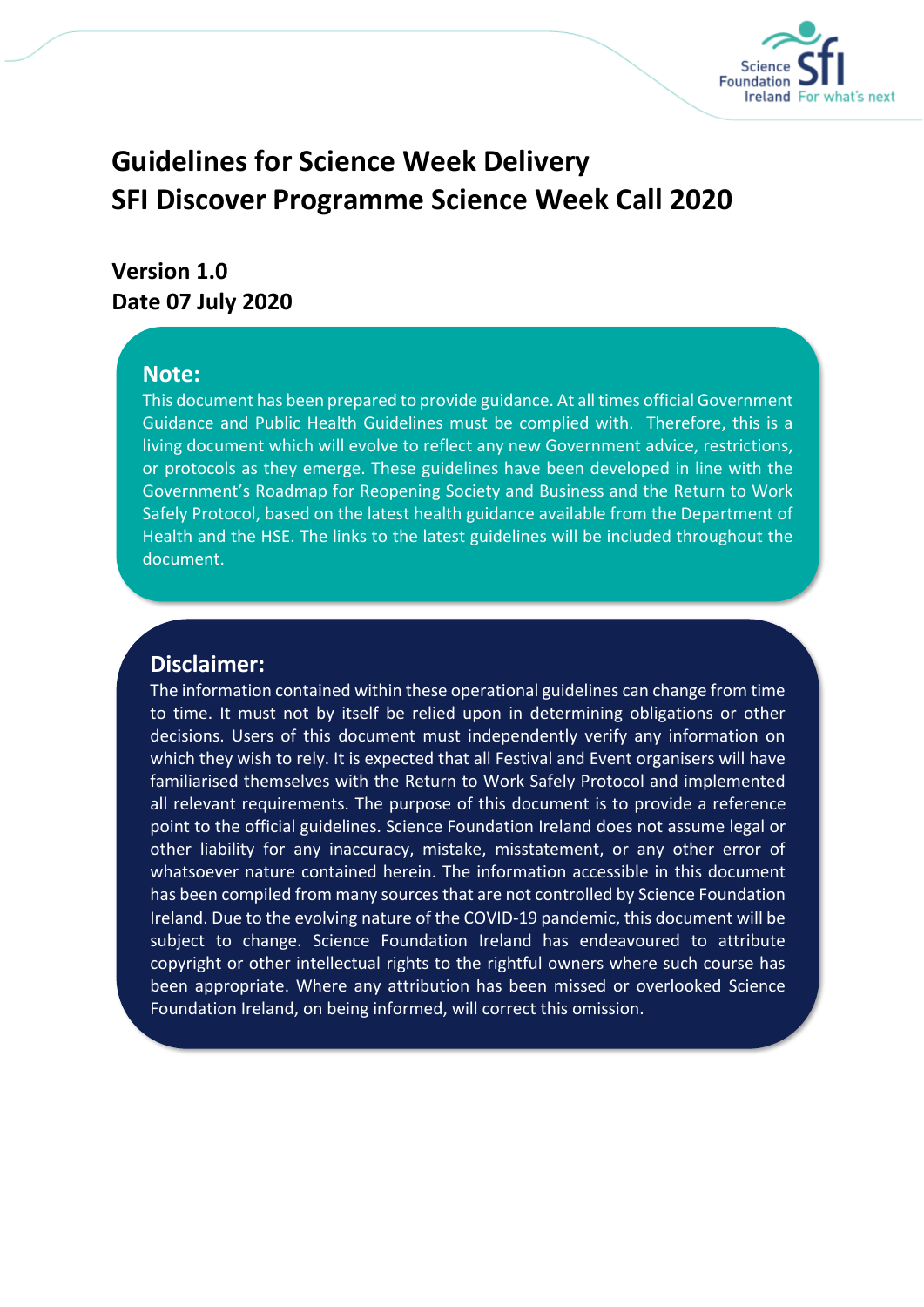

## **Introduction**

According to the Government's Roadmap for Reopening Society and Business, "festivals, events and other social and cultural mass gatherings" will be permitted "only in accordance with both indoor and outdoor numbers and where social distancing can be complied with"1. In line with the roadmap, and provided that additional restrictions are not in place, Science Week Festivals and Events would be permitted to take place in November 2020 provided maximum attendee numbers and social distancing can be adhered to. We recognise that the situation is evolving continuously and rapidly, and therefore this document will be a living document and should the advice change, this document will be updated to reflect this.

While Science Foundation Ireland has attempted to cover all relevant issues, you must bear in mind that this is a non-exhaustive document and it may not cover all situations you may encounter. As circumstances change, any procedures you implement must be monitored to ensure they remain up to date and in line with the Government's Public Health advice. This document aims to be helpful in providing a summary of various guidelines available related to the delivery of Festivals and Events, namely the Return to Work Protocol and the Fáilte Ireland Activity Providers Guidelines. It is expected that organisers read these documents in full.

### **Science Week 2020**

Science Week 2020 will adopt a blended approach where events which can take place provided it is safe to do so, in line with the guidelines. Alternative approaches will be part of the programme including events delivered through digital channels. While not all events are translatable to digital delivery, there is an opportunity to be creative with the delivery of the more traditional activity and this may broaden the reach of Science Week. The delivery of Science Week content through digital means should support the Call objective of broadening the reach of the Festivals and Events and increasing participation from communities which are underrepresented in STEM sectors. Digital media and virtual events may remove some of the barriers underrepresented sectors face in attending a Science Week Event, but also can act as a barrier in terms of access to technology. This is something to be cognisant of in the development of activity plans and the target audiences.

Best practices and lessons learned from the [Arctic Science Summit Week 2020 are available here.](https://documentcloud.adobe.com/link/review?uri=urn:aaid:scds:US:ec464c7c-9947-4777-9e2a-1b7aad6664f4) This document may be of interest and is a good example of a festival outlining the first-hand experience of the ASSW2020 organisers changing to a digitally delivered programme. Several awardees and partners within the Science Week community have also experienced this and hopefully the meeting with your fellow awardees assisted you to meet and share good practices and experiences to date.

As outlined in the award notification letter your project has been deemed fundable based on the proposed events in the application and fundable to the maximum amount as outlined in your award notification. At the time of the call deadline, it was unclear whether the COVID-19 restrictions would have an impact during Science Week. Considering announcements by typical Science Week venues,

<sup>&</sup>lt;sup>1</sup> [Roadmap for reopening society and business](https://www.gov.ie/en/news/58bc8b-taoiseach-announces-roadmap-for-reopening-society-and-business-and-u/?referrer=http://www.gov.ie/roadmap/)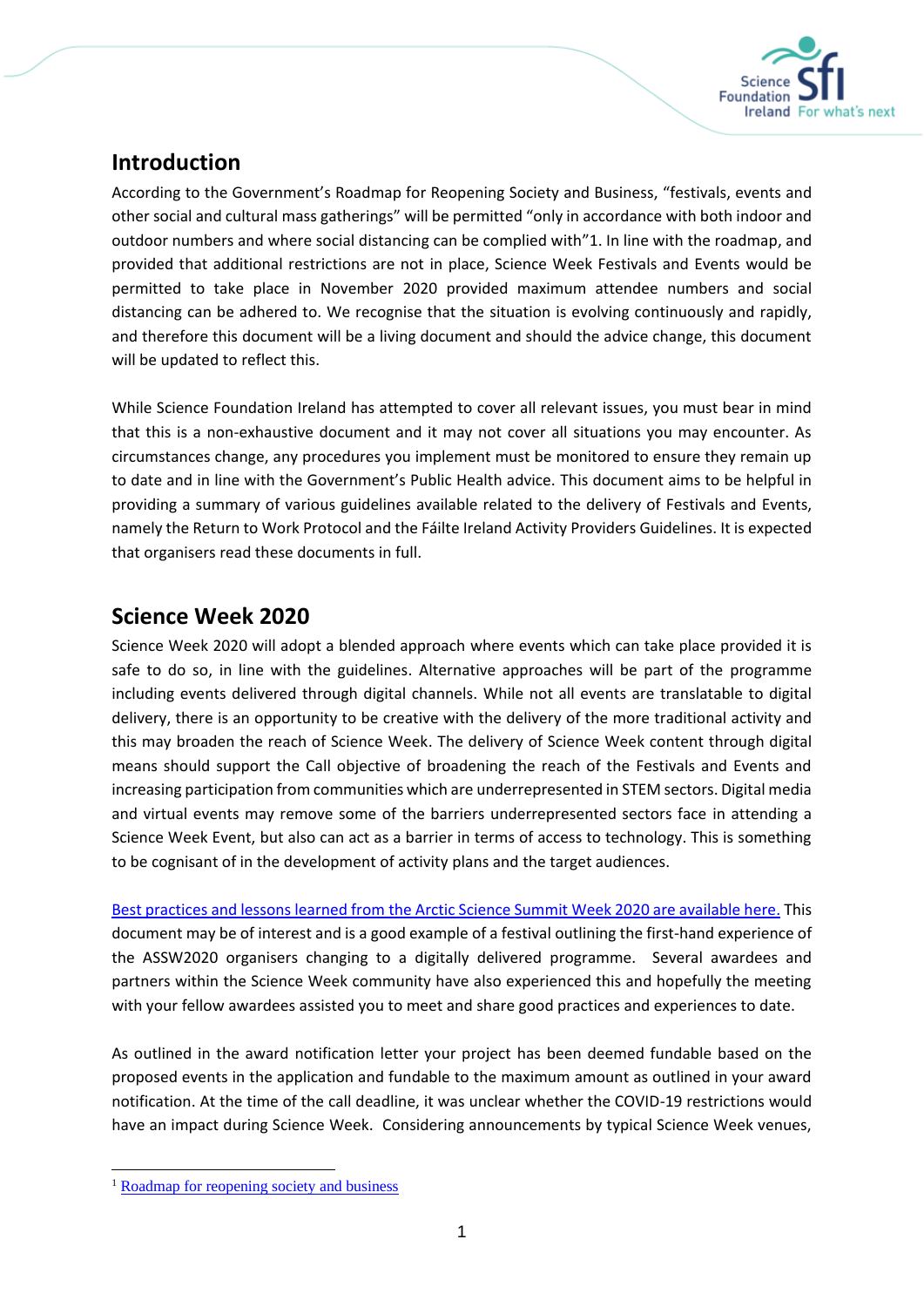

including some colleges, theatres, and libraries for example, that the likelihood of public access is low during the Autumn, SFI is seeking further planning details from Festival and Event organisers in advance of releasing funding.

An Adjusted Project Plan will be required prior to the issue of funding and the associated Letters of Offer. A template is provided. This adjusted plan should be considered by the applicants in line with the restrictions and phasing currently in place. To be clear, SFI is not requesting awardees to submit new events/programme details but rather to provide details of the feasibility of delivering the approved activity in your original application, in either the same or an alternative way. Applicants are asked to provide rationale for proceeding with the delivery method they propose. It is accepted that planning to deliver programmes/events in a means that is compliant with the official guidance may impact the numbers that may be engaged. This should be detailed in the provided template.

Applicants may need to reallocate funding from one area within the proposed budget to another to facilitate programme/event delivery using an alternative method. Details of this should be included in the provided Adjusted Budget Template. Please note no additional budget should be requested. Applicants must clearly outline the reallocation of any budget. Applicants are also advised to seriously examine and minimise the risk of expenditure that will be lost if further restrictions arise. This should be addressed in the contingency section of the Adjusted Project Plan template and highlighted in any adjustments to the budget.

### **Return to Work Protocol**

The Return to Work Safely Protocol is designed to support employers and workers to put measures in place that will prevent the spread of COVID-19 in the workplace. The Protocol should be used by all workplaces to adapt their workplace procedures and practices to comply fully with the COVID-19 related public health protection measures identified as necessary by the HSE 2.

It sets out in very clear terms for employers and workers the steps that they must take before a workplace reopens, and while it continues to operate.

Steps for Employers and Workers to Reduce Risk of Exposure to COVID-19 in the Workplace outlined in the Return to Work Protocol include the below noteworthy steps relevant to Science Week planning. While each lead organisation will have their independent protocol, the co-ordination of Science Week Festivals and Events brings together many team



Rightes no



**[Return to Work Protocol](https://www.gov.ie/en/publication/22829a-return-to-work-safely-protocol/)  [available here.](https://www.gov.ie/en/publication/22829a-return-to-work-safely-protocol/)**

members from multiple organisations. The project lead should ensure that the below steps are consulted and adhered to.

<sup>2</sup> [Return to Work Protocol](https://www.gov.ie/en/publication/22829a-return-to-work-safely-protocol/)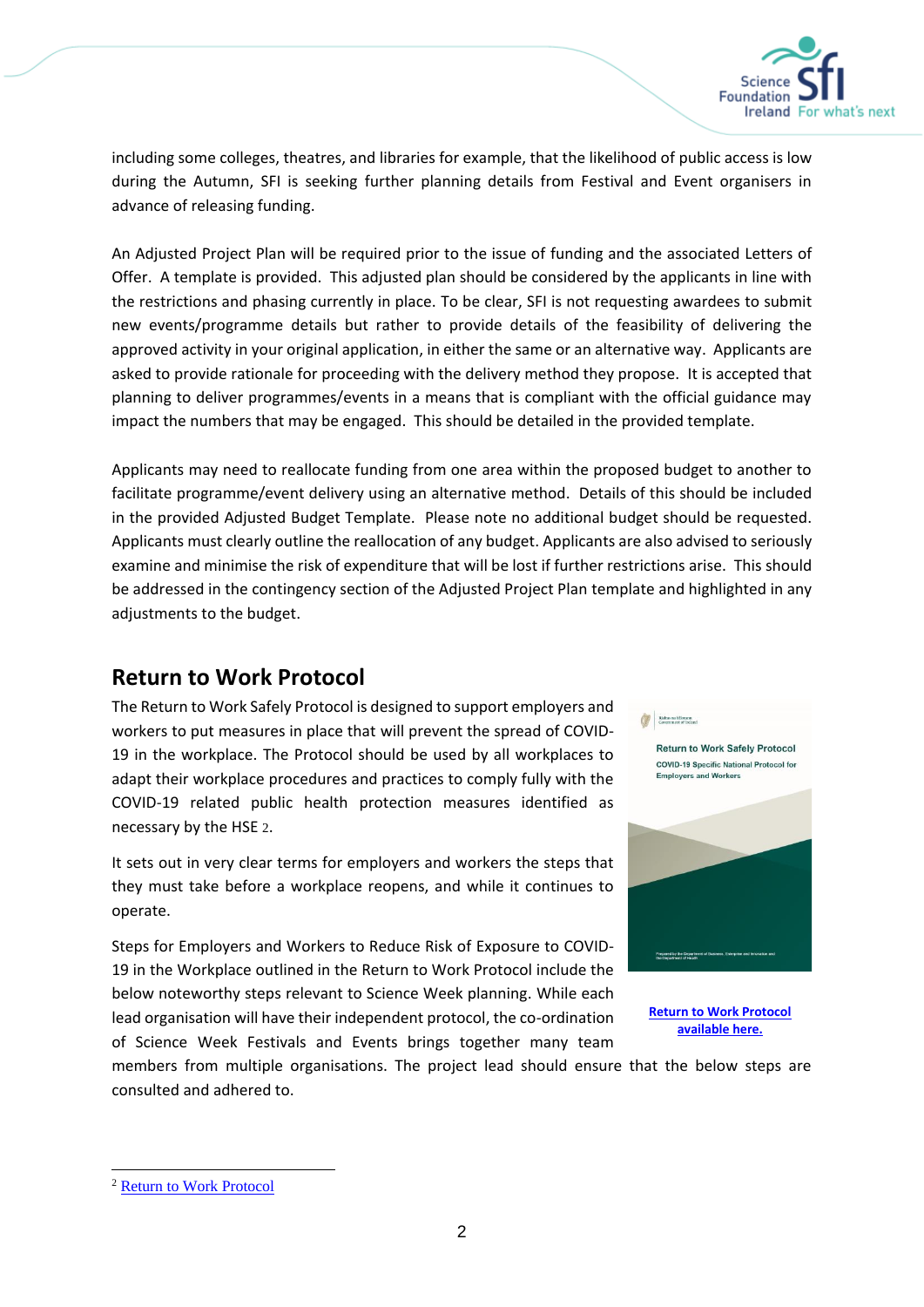

Develop and/or Update the COVID-19 Response Plan

- Develop or amend policies and procedures for prompt identification and isolation of project team who may have symptoms of COVID-19, as appropriate
- Develop, consult, communicate, and implement changes to project organisation or policies
- Implement COVID-19 prevention and Control measures to minimise risk to team members
	- o Hand Hygiene
	- o Respiratory Hygiene
	- o Physical Distancing

### **Fáilte Ireland Guidelines**

Fáilte Ireland has developed various guideline documents for the cultural and hospitality sectors, the Activity Providers guidelines are most relevant to the delivery of Science Week Festivals and Events. The key actions from these guidelines include:

• **Action Plan**

Creating an Action Plan will help to clarify what is required to overcome the threat of COVID-19 and give you and the team members and attendees confidence that they are safe.



In developing the Action Plan, the organising team must familiarise themselves with the latest guidelines from the following:

- o Health Services Executive (HSE)
- o Health and Safety Authority (HSA)
- o Irish Government Departments
- o World Health Organisation (WHO)

Information from these sources will help to shape your plan of action. You must also:

- $\circ$  Complete a risk assessment to identify what operational changes you need to make in Festival or Event.
- o Review of all standard operating procedures (SOPs) to define and note what you are changing.
- $\circ$  Create a communication plan to inform team members and attendees of what you are changing, what you need them to do and how you expect everyone to act and behave.
- o The HSA provides templates, checklists, and advice on the Return to Work Safely Protocols. [Please see here for more information.](https://www.hsa.ie/eng/topics/covid-19/)

#### • **Team Member and Attendee Health**

The health and safety of everyone is the number one priority. The following steps will help ensure everyone remains fit and well: physical distancing, providing hand sanitisers, site signage, and information on what to do if a team member or an attendee becomes unwell.

**[Fáilte Ireland Guidelines](https://failtecdn.azureedge.net/failteireland/Guidelines-for-Re-opening-Activity-Providers.pdf)** 

Eidas sa Minusa Drailte Ireland

**[available here](https://failtecdn.azureedge.net/failteireland/Guidelines-for-Re-opening-Activity-Providers.pdf)**

**IRRT**